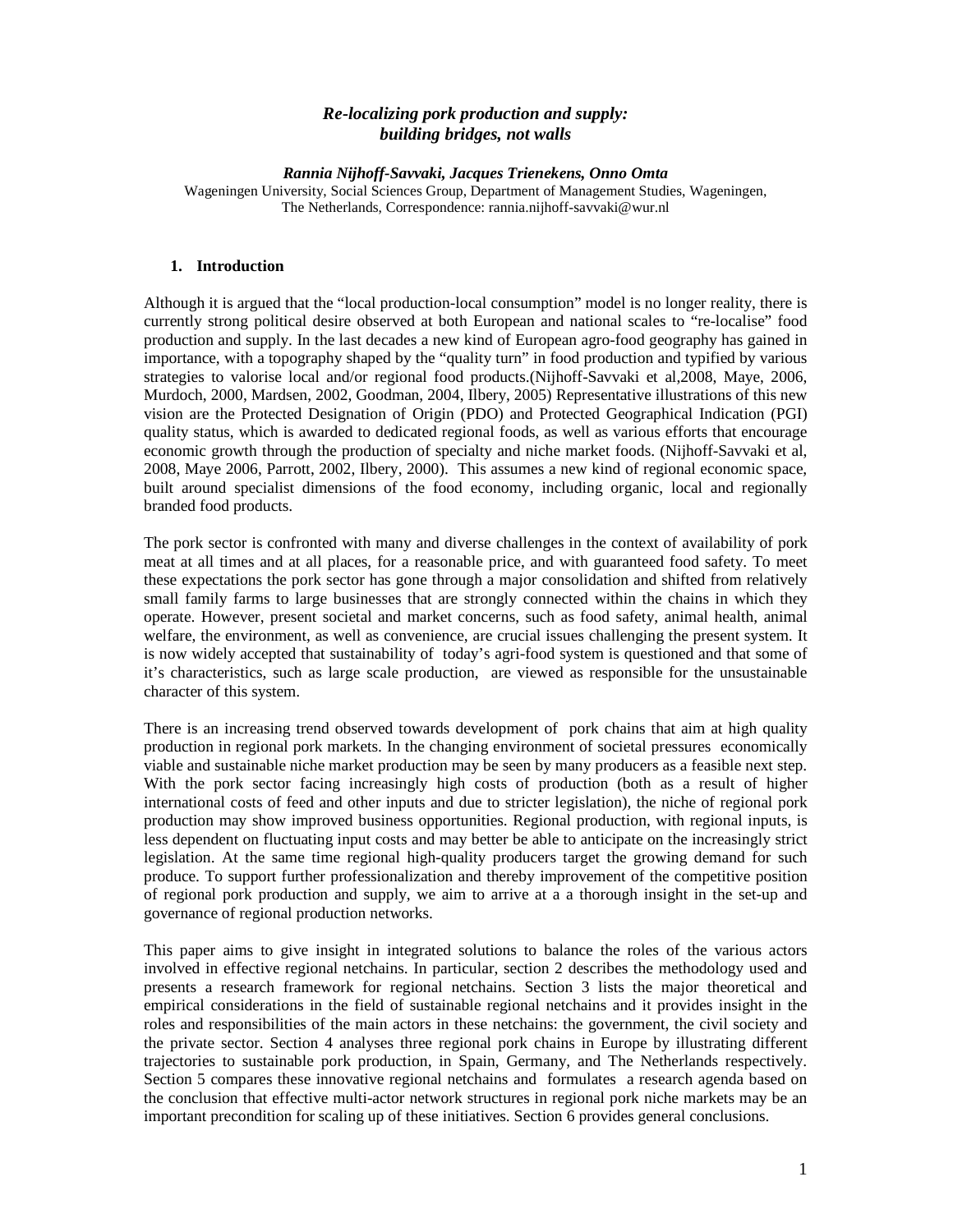# **2. Research methodology**

In the context of the EU-FP6 integrated Q-Porkchains Project : *"Improving the quality of pork and pork products for the consumer*" (www.q-porkchains.org), an in-depth inventory of pork chains has been performed with the aim to gain insight in the structure and variety of the European and international pork system, in which five EU and two non-EU countries participated. Participants included experts from major industries, government officials as well as senior researchers from a number of academic institutions. This inventory provides an in-depth overview of the different types of production and distribution chains as well as the systems and technology that govern these chains to link the variety of pork production systems with differentiating markets.

In the first phase of the inventory a general overview of the pork sector in various countries has been obtained through expert interviews, that were structured according to the following topics in the pork chain: governance, information exchange and use, quality management and standards, regulations, performance, value chain, innovation, and social responsibility. Each applied to a selection of the identified chain actors, namely the breeder, feed producer, producer, veterinarian, transporter, slaughterhouse, processor/importer, and retailer. Following these expert interviews, each participating country executed two in-depth case studies. One case study covered the conventional fresh pork meat chain, while the second focused on a special production chain.

This paper will build on the findings of the above case studies and the state-of-the-art report on CSFs for Innovation, using three representative regional niche initiatives in the European pork sector: The Iberian Cured Ham chain in Spain, the Eichenhof Cooperative pork chain in Germany, and the De Hoeve pork chain in The Netherlands. For the last chain the paper will also follow-up on the results of the EU-FP5 Integrated project : SUS-CHAIN : *"Marketing sustainable agriculture: an analysis of the potential role of new food supply chains in sustainable rural development"* (www.sus-chain.org), completed in 2002.

In this paper we compare critical relations between netchain and non-netchain actors (government, civil society and the private sector) and look at how successful relations add to the success of regional niche initiatives. To do so, we have develop a research framework, which is based on the recent developments and challenges of the pork sector, as well as the results of SUS-CHAIN project. We propose that in the case of regional netchains, the success lies in working towards integrated solutions which balances the roles of government, civil society, and the private sector. These are integrated solutions in terms of governance forms based on successful collaboration of the actors in the netchain, societal embeddedness, as well as risk management, as is depicted in figure 1.



*Figure 1: Research Framework for regional netchains*

In the following section all variables of the research framework will be explained in detail, and specific examples of the European pork sector will be presented.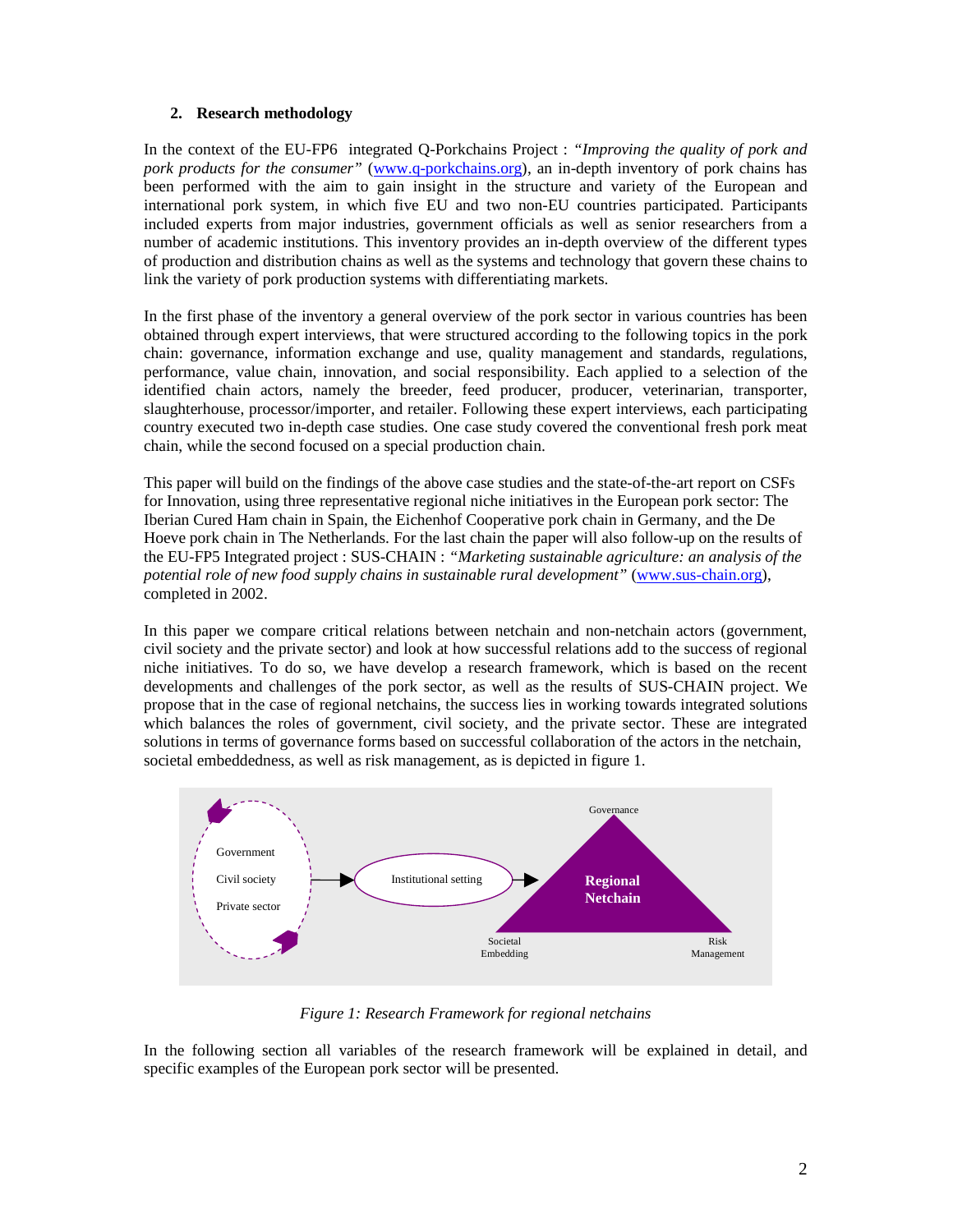### **3. Theoretical and empirical considerations**

In today's academic and professional media there is a considerable body of evidence highlighting the re-emergence of regional consciousness and political positioning within nations around the world (Drucker, 1994, Keating et al, 1997, Douglas, 2005), in which the term a "globe of villages" as against the "global village" may be more accurate on the reconfiguration of human settlement systems on our planet . The European Union has also responded positively to regional identity, especially since 1991, and through regional development budgets, policies and programmes it has fostered the integrity of regional economies, the distinctiveness of particular regions, and has several initiatives to conserve heritage landscapes. (Douglas, 2005)

However, given the rapid development of technologies, the fast changing consumption trends and the ever increasing competition in the agrifood industry, *regional innovation* cannot longer depend on the individual firm alone but increasingly on the network, such as a supply chain, in which firms are embedded (Gellynck, 2008, Pittaway et al, 2004, Omta, 2002, Powell, 1990). This perspective demands a better appreciation of how firms and innovation work, and highlights the need to better understand all the actors involved – the policy makers, consumers, firms, institutions, and other stakeholders that can influence the rate and direction of innovation. Therefore cross-chain innovative measures are a condition to tackle these challenges.

The network research approach is emphasising the multiple relationships among firms, and goes beyond the functional perspective of supply chain management, or the purely economic perspective of Transaction Costs Economics, by incorporating the embeddedness of a firm in a social network. (Powell, 1990, Uzzi, 1997,Trienekens et al, 2003) Recently the TCE and the network approach are becoming more integrated, combining the economic and social perspectives into relational or network governance. (Borgatti et al, 2003)

Regions are challenging and challenged as spatial units of decision design and implementation. However, it so happens that governance in its own indeterminacy, is particularly apt in describing the conditions of regional negotiation, and contributing to the crafting of negotiated processes of intervention and development.(Douglas, 2005)

Furthermore, while institutional economics traditionally focus on formal arrangements, sociological theory has emphasised the role of informal institutions such as norms and social ties in governing a transaction (Granovetter, 1985, Powell, 1990). Repeated exchanges provide the opportunity for social relationships to grow, which promotes norms of flexibility, solidarity, and information exchange. Through these social processes and the resulting norms, relational governance may function to mitigate the same exchange hazards that formal institutions address (Jones et al, 1997). Although all interfirm transactions are carried out within a specific set of formal and informal institutions (Zenger et al, 2002), formal contracts and relational governance function as complements (Lazzarini et al, 2004), and a differential mix of formal and informal mechanisms may lead to the most efficient outcome. (Lazzarini and Zenger, 2002, Bijman et al, 2006)

To this regard, the recently introduced *netchain* perspective (Lazzarini et al, 2001) which emphasises that firms are part of multiple networks that are sequentially arranged based on the vertical ties between firms in different layers, may prove particularly suitable in the case of regions.

In this paper we view *governance* as the means of creating the conditions for effective collaboration in the netchain, which is concerned with three key characteristics: *the type of agreements* among netchain actors, *the strategic coordination* within the netchain, as well as *power relations* between netchain actors. Especially the concept of power has rarely been discussed in supply chain management, because lean approaches should be based on equity, trust, and openness (Cox, 1999). However, it is increasingly acknowledged that analysing the effect of bargaining or market power is important to understand the mechanisms and dynamics of business exchanges. It is even arguable that in order to understand the current restructuring processes in the agri-food system it is necessary to take explicitly into account the role of power as a driving organisational force in the system. (Bijman et al, 2006)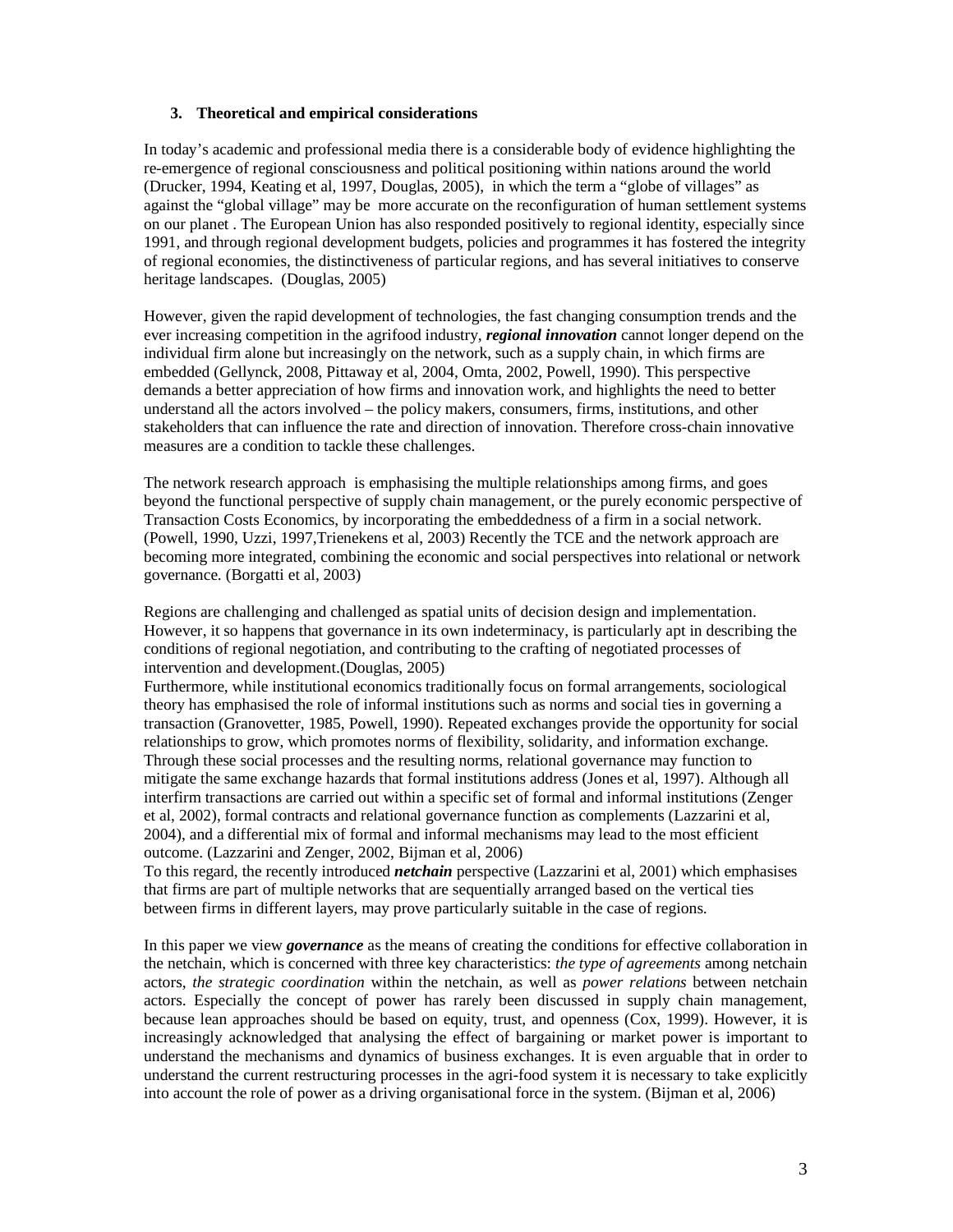Governance in a regional netchain context can be seen as the process by which netchain actors exercise a certain degree of power while at the same time sharing some of its powers with other actors. It aims at capturing the collaborative (and sometimes self-organizing) space that exists between different interests of different actors, and within which new power relations between these actors can be created to achieve common goals.

Embeddedness usually refers to the fact that economic systems, such as a supply chain, operate within a network of relationships, institutional arrangements and cultural meanings that limit the extent to which economic actors can be regarded as purely instrumentally and rational in their market orientation.(Roep and Wiskerke, 2006) This paper relates this dimension to *societal embedding*, namely the extent to which values, codes and rules that represent the pork meat product and its chain are shared by its wider network of stakeholders, consumers and society in general. This involves values such as environmental friendliness, animal welfare, and successful brand management, in enhancing consumer trust and confidence. In a number of European countries animal welfare is an important issue, with themes such as prevention of castration as well as research on new housing systems high on the agenda. Also environmental issues receive much attention, including the reduction of ammoniac, manure and stench. Moreover, market management becomes increasingly important, including sound matching of consumer demand and improved processing methods (higher quality end product, less packaging material, etc), as well as food safety and convenience.

Notwithstanding the above, since agriculture is carried out in the open air, and always entails the management of inherently variable living plants and animals (Hardaker et al, 1997), it is especially exposed to several types and sources of *risk.*

*Production risk*, derives from the unpredictable nature of the weather and uncertainty about the performance of crops or livestock. Increasingly farmers all over the world are being exposed to unpredictable competitive markets for inputs and outputs, so that *price or market risk* is often significant or may increase over time. On the other hand*, institutional risk* occurs when changes in the rules that affect farm production can have far reaching implications for profitability (e.g. changes in the laws governing the disposal of animal manure, income-tax provisions, incentive payments availability). *Business risk* is the aggregate effect of production, market, institutional and personal risk, facing the firm independently of the way in which it is financed, whereas *financial risk* results from the method of financing the firm. (Hardaker et al, 1997)

However, consumers do not perceive risks the same way. As a *social construct*, risk is inherently subjective. In response to the perceived decline in trust, which is caused from the many challenges the agricultural sector in general, as well as the pork sector in particular has faced, current risk management effort tries to restore public confidence by increasing transparency in risk analysis, and increased consumer involvement in risk management decision making. (Jongen et al, 2005)

In this regard, important issues are the role of government, the civil society, and the private sector.

Their individual role is defined by whom they represent, the mandate they have, and the challenges they face in acting accordingly. The mechanism and desired outcomes of effective network governance structures are determined by this *institutional setting*, in particular by the level of enforcement, commitment, as well as cultural issues affecting the network. The level of *enforcement* that might represent barriers to growth derive either from direct pressures such as government intervention and retail product specification, as well as from indirect pressures such as value and power of information used and exchanged in the netchain and advocacy issues targeting consumers.

The level of *commitment* that can stimulate growth originates from: subsidies, tax relief (public), as well as incentive schemes (balance of quality and cost), and contract schemes. Nevertheless, the success and profitability of a regional network is also highly linked with its effective network relations. Network relations can add value in the network in three ways: by reducing information processing demands on actors within the network, by complementing formal control systems and reduces the costs of monitoring actors, and by shaping the actors' preferences towards a common set of goals. This can reduce negotiation and bargaining costs and foster cooperation that would be difficult to achieve otherwise.(Besanko et al, 2003)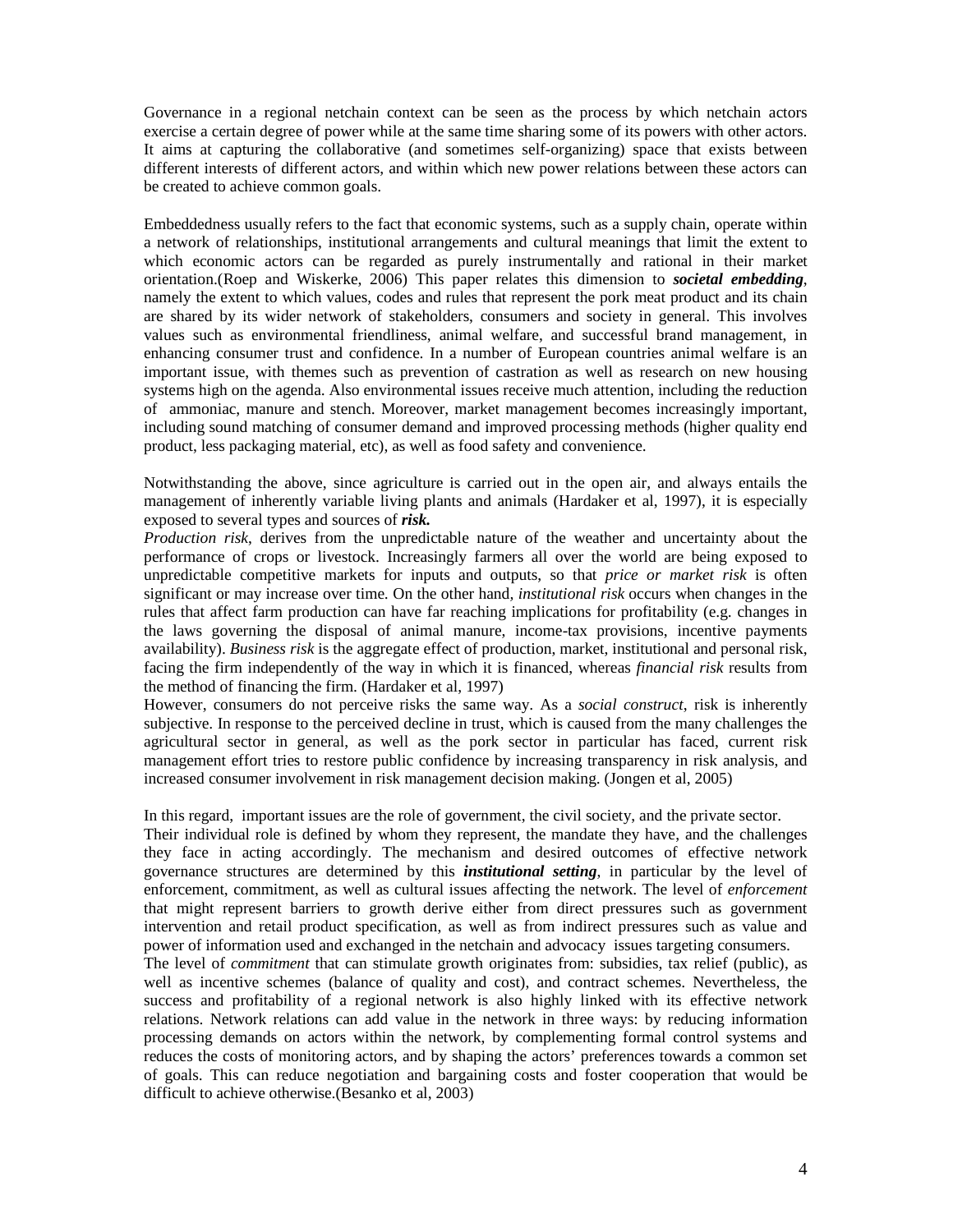### **4. Building regional netchains: bridge between tradition, business, and partnership**

The fresh pork meat chain is lengthy and involves a number of actors and types of processes. Production commences with the production of piglets, flows through fattening and finishing, slaughterhouses and meat processors, to retailers and consumers during a time period of six months. The chain of activities in the process from farm to fork, including governance, quality management, regulations, and information exchange, differs from one country to another and from one stage of the pork chain to another. Moreover differences in consumer demands lead to differences in organizing and managing the supply chain. This paper focus on the increasing trend towards pork chains that are characterised by relocalization, societal embeddedness and a turn to quality: the regional netchains. In the following sections three regional chains in Europe are analysed, which show that there are different trajectories possible that contribute to sustainable pork production.

#### **4.1 Iberian Cured ham pork chain – Spain**

The Spanish meat industry is highly dominated by pork meat products (60%) from which 11% is covered by Iberian pork. Iberian ham is the major product of this sub-sector, it is a speciality product consumed by higher income and informed consumers from Spain, in particular at special occasions like weddings and Christmas. It's inherent quality characteristics are linked to the genetic of the animal – Iberian pig, the feed consumed with higher or lower levels of acorns and pastures from the "Dehesa" ecosystem (meadows and woods), and the elaboration process which must be artisanal in natural drying sheds.(Collado et al, 2006) Due to the recent increased demand for high-quality products, producers, processors as well as retailers started to implement traceability systems through the whole market channel.

Spanish producers have taken advantage of the EU legislation on geographical indications and traditional foods, known as Protected Designation of Origin (PDO), Protected Geographical Indication (PGI) and Traditional Speciality Guaranteed (TSG) for Serrano ham . PDO is one of the most important food quality guaranteed certification systems of the Mediterranean seaside countries, especially relevant for Spain. The basic regulation for meat products of the Iberian breeds is RD 1469/2007. The objective of this regulation is to establish quality characteristics for "Iberian'' meat products, to identify these products and to guarantee their quality to consumers. It further includes a protection of the geographical origin of products based on the geographical link between hams and shoulders manufactured in the zone and the climate conditions of the area which are essential not only at farm level but also at the maturing phase.

#### **Box 1: Regulations for Iberian cured ham**

The Spanish Iberian cured ham has four designations of origin: Dehesa de Extremadura, Guijuelo, Jamon de Huelva and Valle de los Pedroches. Most Iberian pigs come from the South-Western regions of Spain, in the "dehesa''. Aside from Iberian, there are two other Spanish PDOs in cured ham, Jamon de Teruel and Trevelez. Moreover, there are two brands of quality cured ham; Jamon Serrano, a traditional specialty, and Serrano Espanol (produced for export.(Trienekens etal, 2008). There are also two breed designations: "Iberico puro'' from sow and boar of pure Iberian breed with genealogic documentation, and "Iberico'' from pure Iberian sows. Feeding practices in the finishing period (Iberian pigs grow up to 160 kg) are also grouped into four designations: "Bellota" (finished on a diet of acorn, grasses, etc. in the "dehesas'') ; Recebo (finished on partly the same diet as the "Bellota'' animals but with additional concentrates); and Cebo (mostly fed with feed concentrates and sometimes additional acorn and grasses).

*(Briz et al., 2008)* 

PDO quality standards are subject to general European and Spanish regulation on meat production. These regulation preserves quality and competitiveness of these traditional products in a transparent market, aiming to protect the rights of both consumers and the sector as a whole. Additional control mechanisms are also in place that include inspections and certifications by independent bodies focused on enforcing breed and feeding controls and traceability, as well as compliance with quotas for the maximum number of pigs that can be fattened in extensive farms (Trienekens et al, 2008, Briz et al., 2008). The regional government is responsible for protecting the reputation of PDO, as well as the chain actors involved. The regional government delegates this responsibility to the regulatory council (Consejeria de Agricultura, Industria y Comercio), a legally independent entity, which is responsible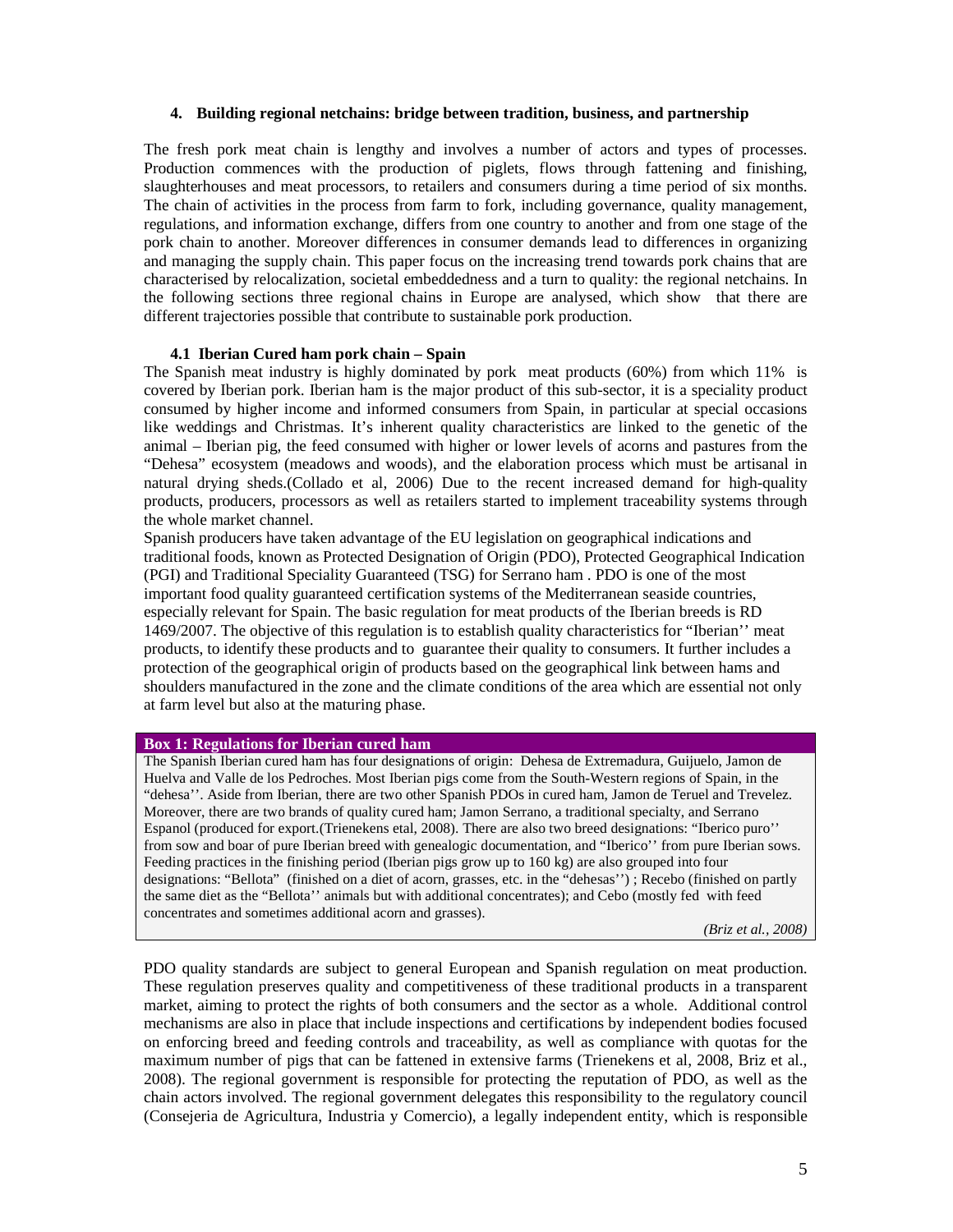for the territory, production and elaboration zones, setting and monitoring enforcement of quality standards, and organising brand management activities. It also determines the requirements of the animals like breeds, weights for slaughter, feeding possibilities, allowed concentrates, conditions in the slaughterhouse (e.g. 24 hours before slaughtering animals have to be in the yards), process conditions and temperatures. Chain actors who want to use the PDO label have to be approved by this regulatory council. However, not all the PDOs follow the same production and marketing process. Only one out of two PDO pigs enters the industrial process and gets commercialised under the PDO quality status, although an increasing trend in certifications has been observed (Collado et al, 2006)

Coordination in the Iberian cured ham chain is organised by the Control Board PDO, as is depicted in figure 2. All chain actors are registered and have signed contracts with the control board. Governance forms exist between the chain actors which can be market based or relational in nature. Nevertheless vertical integration is mainly achieved by means of product and process standardisation. The strictly enforced PDO regulations implicitly align chain wide activities, in which quality and competitiveness is preserved, since the necessary resources are partly provided by these public actors.



*Figure 2: Iberian Cured ham chain (source: own compilation)* 

The information which is used and exchanged throughout the chain plays a crucial role as well in all phases of the process, determining the quality of the end product. Although the Iberian cured ham chain is organised in a rather traditional way, it may be stated that this aspect is sufficiently covered all the way from farm to fork. The end product reaching the consumer is also extensively labelled, containing the type of product, type of feeding, enterprise identification, control institution which has certified the product, preservation requirements, date of expire or minimum duration date, ingredients used, batch number and sanitary register number. The regulation council of PDO plays also an important in the information exchange in the chain: it provides the list of farmers and cured ham industries and organises professional meetings, like the world ham congress, technical conferences and updates members with market prices and regulations through e-mail or paper. (Lechman, 2008)

PDO certified production provides a number of benefits for both the production, as well as the consumption side. Iberian PDO cured ham producers enjoy faster volume of sales as well as strengthening the position of their distinguished products in the market creating the space for market diversification. The delivery timing and delivery quantities from cured ham industries to the retailers depends on the needs of the retailers and the ageing process. The consumption of cured ham is highly seasonal as around 30 % of sales are done for Christmas. Retailers should thus forecast their needs and communicate them with the producers in order to have availability of Iberian cured ham during this period of time.

Concerning societal embeddedness, the PDO scheme offers the assurance of an extensive production system keeping the "dehesa" woodlands in good environmental condition. Besides, this system presents a large biodiversity landscape, with an open variety of wild fauna and flora which influences the quality of life of their inhabitants. Dehesa is a multifunctional ecosystem where many economic activities co-exist (wide variety of livestock breeding, hunting activities, rural tourism, gastronomy, forestry) guaranteeing higher levels of diversification. The development of the area allows to reinforce rural identity of natives, permitting the maintenance of indigenous culture and traditions.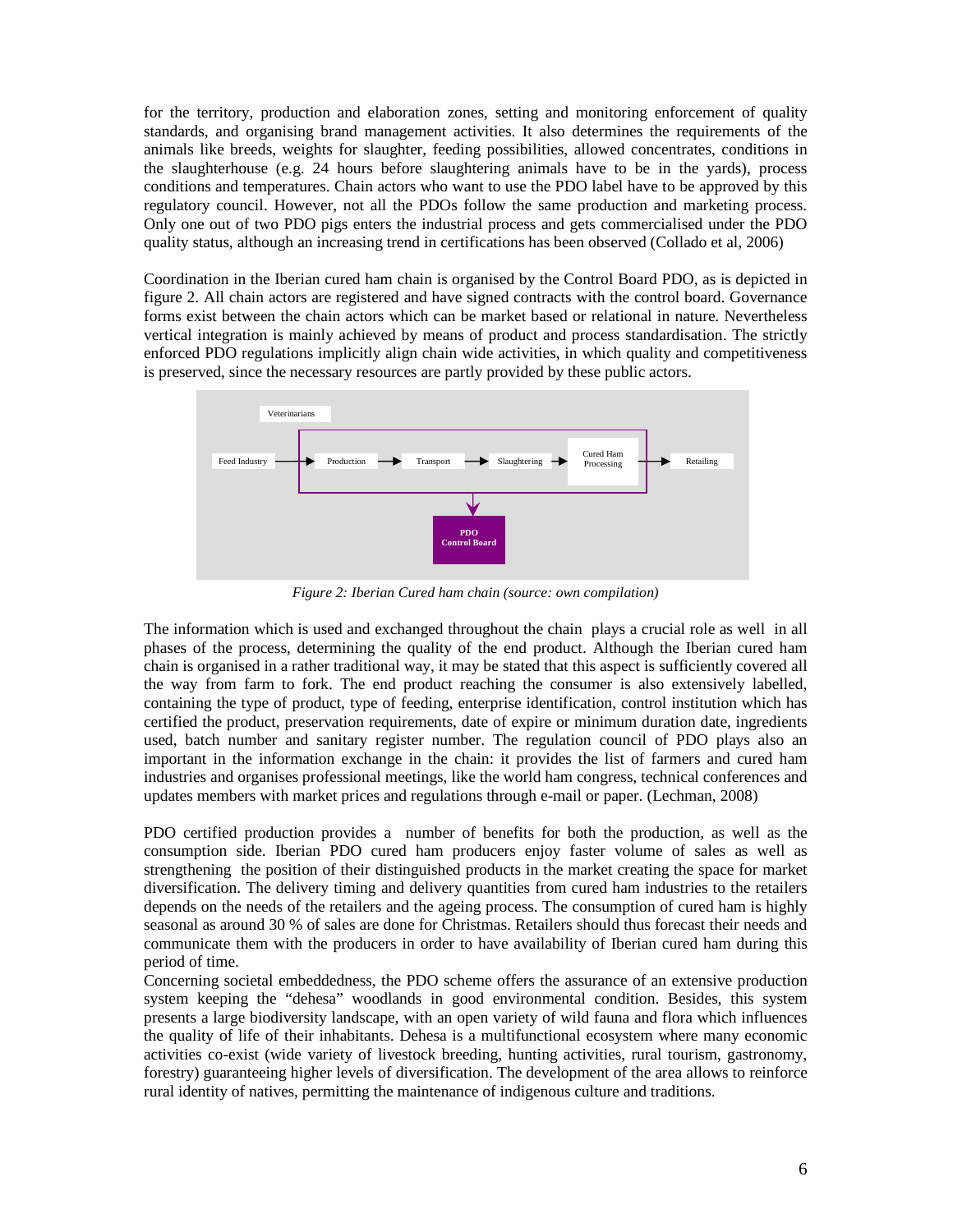Concerning consumers PDO offers a quality bounded to the territory due to the strict requirements and controls proposed by the scheme and to climatic conditions of the area influencing the maturing stage of the production, which grants special organoleptic characteristics to these traditional products. Consumers concerned with animal welfare, do certainly value this production system which protects the well being of the pig. (Briz et al, 2008)

However, the large Iberian product diversity, combined with missing consumer information at some of the products cause confusion about the Iberian pork product qualities in general, and about the PDO products in particular. Concerning pricing, although higher prices for PDO products are realised in every phase of the supply chain, compared to the regular pork production, the price differences are higher for farmers than for retailers. One of the possible reasons is that consumers are generally more concerned with "Iberian ham", appreciating it as a quality product even if it is non PDO. Recent research on prices has shown that industries and retailers are able to obtain better results from non PDO business. In addition it seems to be a lack of awareness among consumers about the existence of the quality control system offered by the PDO to the Iberian pork sector, which could increase their confidence that the product bought has passed all the controls and stricter requirements than conventional ones, and its distinguishing characteristics with respect to landscape preservation and rural development, which it has to offer.(Collado et al, 2006)

#### **4.2 Eichenhof cooperative pork chain – Germany**

In Germany strong cooperative organisations exist, in particular 121 strong regional cooperatives, and 150 producer organisations, making the German pork sector one of the best organised in Europe. The regional pork chain Eichenhof is situated in the north-west part of Germany, known as the "pork belt", i.e. the area with the largest pig farm density in Europe. It is organised as a corporate cooperation in a closed quality and health management system with focus on regional marketing, and making use of its own Eichenhof meat brand program. Eichenhof produces around 0.9% of the pigs in Germany (Trienekens et al., 2008).

The pig farmers, members of the cooperative, are the main owners of a slaughter and processing enterprise. A large part of the production is delivered directly to local butcher shops as well as to regional food retailers. All actors in the chain are committed by means of a signed contract to follow a joint quality policy, whereby the Eichenhof meat brand program sets specific requirements on animal husbandry, feeding, health management and quality assurance.

Both the German and regional government set baseline quality standards for the pork sector, which are in accordance with the EU legislation, as well as additional standards which are set by the private chainwide quality management system Qualität und Sicherheit (QS). QS is widely used in the German pork industry: more than 95% of the pigs produced in Germany are QS pigs. The Eichenhof meat brand program is based on, but extends, QS standards. All procedures during and along the production are contractually and transparently arranged and belong to the agreed quality strategy between supply chain and distributor stage. (Brinkman, 2008). In addition supply chain management as well as complaint management exist for all participants. Compliance with private standards is monitored by means of quality standard audits and inspections by the farmer's cooperative. In this regard, the controlled breeding, finishing, transport, slaughter and processing, as well as the end product are all part of the marketing concept and the brand Eichenhof. The criteria for the quality and producer guidelines are listed in Box 2.

#### **Box 2: Eichenhof quality management criteria**

- Uniform production and hygiene guidelines
- Integrated agricultural enterprises as well as slaughter and deboning enterprises
- Homogeneous finisher-groups, uniform weights, uniform health status
- Integrated veterinarian support system
- Software-supported operational data gathering and data exchange (complete traceability)
- Salmonella-monitoring
- Slaughterhouses of max. 80 km distance
- Central feed purchase by selected feed producers; regular feed analyses

*(Ellebrecht, 2008)*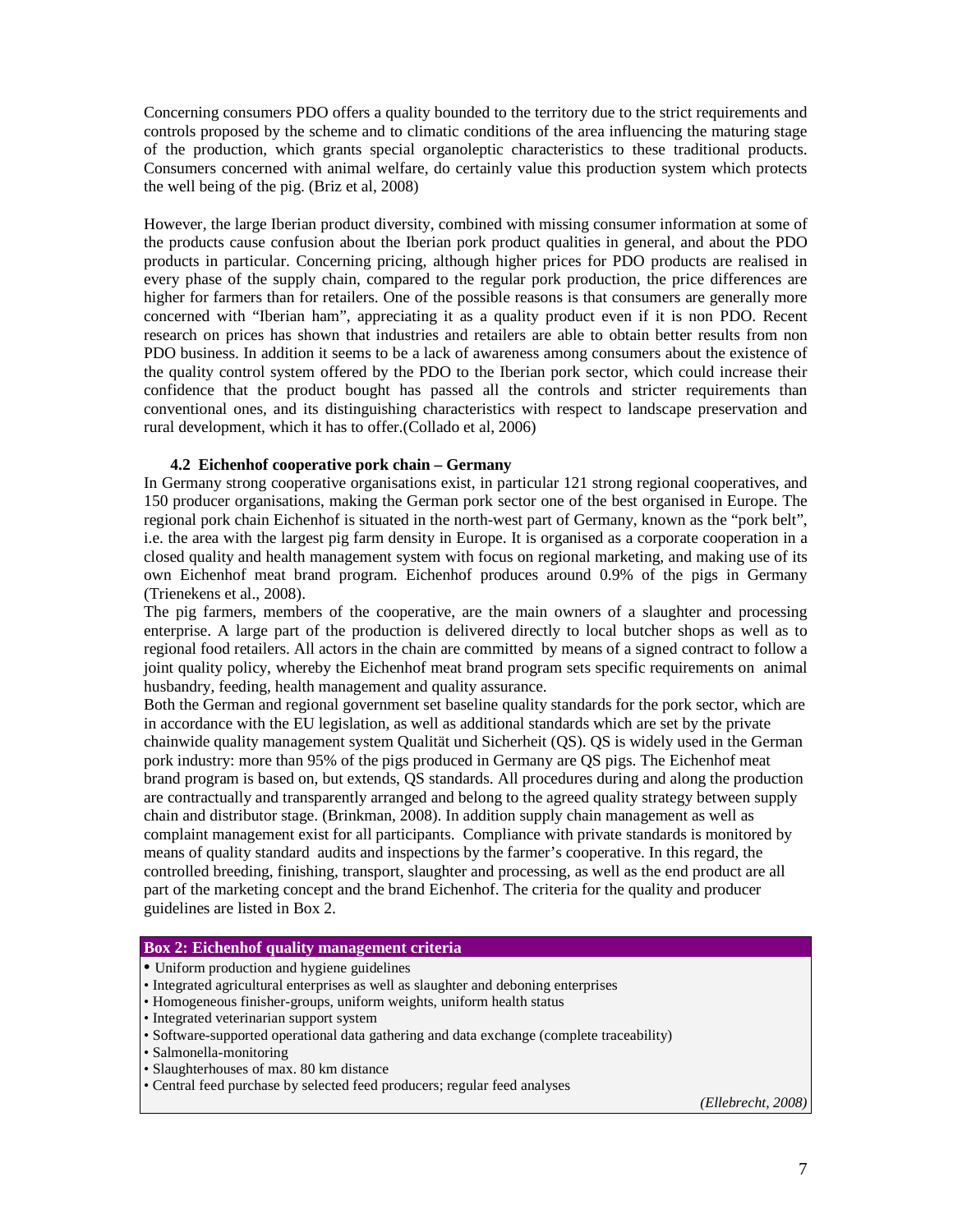Although the German meat industry is continuously questioned with issues on environmental performance, there is little evidence so far available on sustainable resource use and waste treatment. Just a small number of slaughter and processing enterprises have adopted an environmental management system (Brinkman, 2008), which is similar to the rest of Europe.

The farmer's cooperative is engaged in contractual commitments with farms, respective suppliers and service providers as well as the slaughter and processing enterprise, and acts as a network coordinator, as is illustrated in figure 3.(Ellebrecht, 2008). All chain actors have signed contracts with the cooperative that, prescribe quality requirements and which services and products are included; all involved market partners work together without exception on a long-term basis. The individual actors also know each other personally and information is exchanged directly from enterprise to enterprise (Trienekens etal, 2008, FoodNetCenter, 2008). This also enables a constant information exchange between the various stages of the chain.



*Figure 3: Eichenhof cooperative chain (source: Brinkman, 2008)* 

The information gathered, processed and disseminated during the production process is directly or indirectly set by quality requirements as well. Important product information include a clear identification of enterprises, animal groups, single animals and slaughter loads as well as the quality of the products. Important process information relevant for quality, like laboratory results, has to be documented but is only exchanged when necessary. Throughout the Eichenhof chain information is documented and digitalised. Due to the QS-requirements extensive information is being documented in the primary production (climate/light, stable allocation, keeping conditions, feeding data, health status, hygiene, veterinary basic features, biological data and enterprise information). The chain passes on information about the origin and the quality of the animals and products, even though this is only transmitted predominantly to the downstream stages. Between the actors of the primary production and the slaughtering and processing stages a large part of this information is exchanged in the chainwide quality assurance system with the help of the ICT system of the producer and marketing organisation. Planning information, arrangements of delivery times or amounts are exchanged in both directions of the chain. (Lehman, 2008)

As it has been discussed earlier, the Eichenhof pork chain as well as the German pork sector in general enjoys a strong organisational structure which is very well supported by the quality management system of the chain. This situation enables all chain actors to act in a transparent way, nevertheless a certain degree of opportunistic trading is still observed. In addition the present federal structure of the legislation system affects and sometimes delays decision making processes, which could eventually harm market competitiveness. Another possible market risk is related to the present increase of piglet imports, as well as the high feed and lease prices.

### **4.3 De Hoeve pork chain – The Netherlands**

The emergence of De Hoeve pork supply chain dates back to 1996, situated in the province of Brabant, south-west part of The Netherlands. It is actually a simple story of a pig farmer who needed an environmental license from the municipality to get a formal permit for his self-developed pig farm with a range of technological novelties. During the process he got in contact with the second key player of the chain, an agricultural engineer and owner of a consultancy engaged in environmental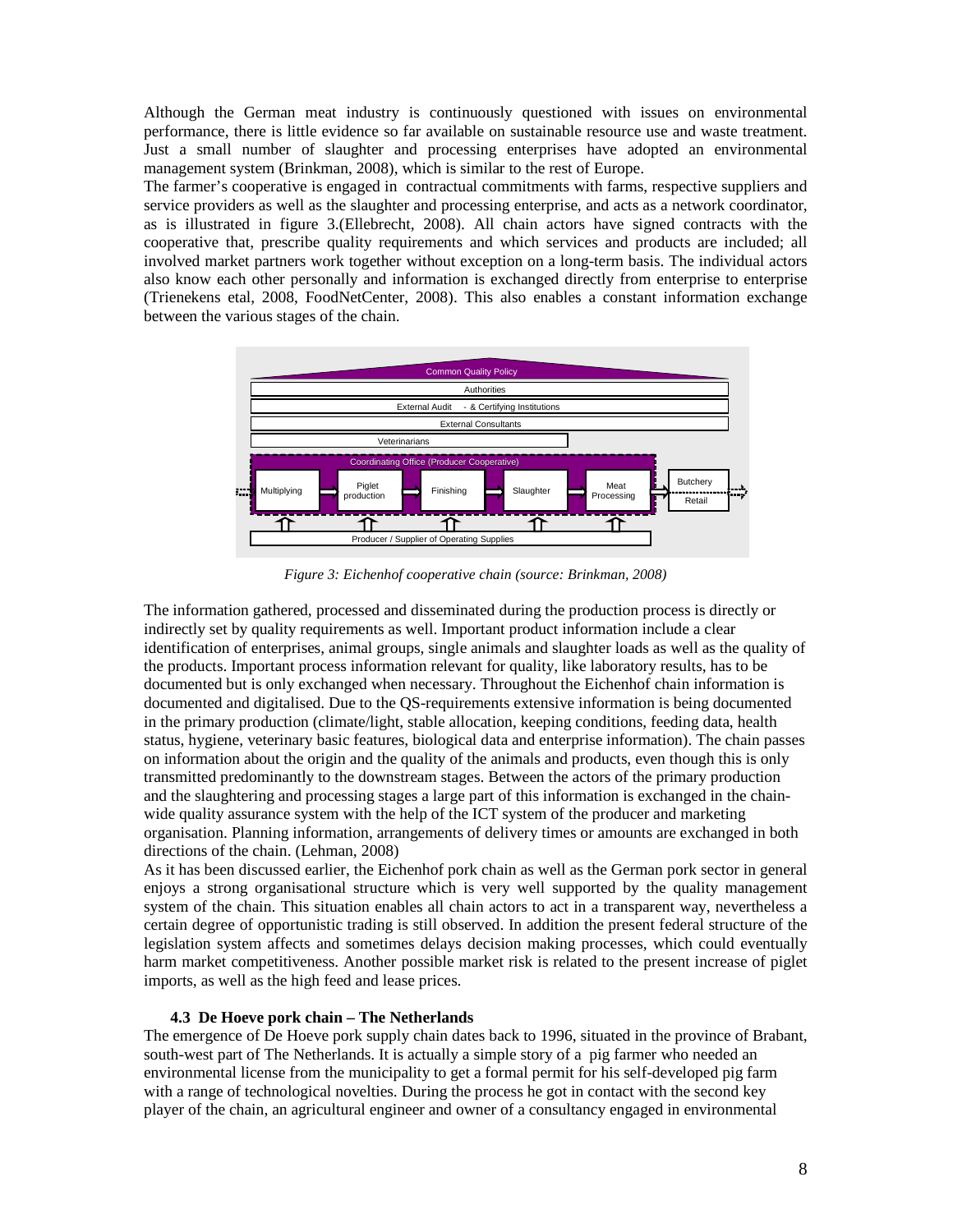engineering. Together they succeeded to get the technological novelties of the pig farm certified by the Environmental Certification Label (Milieukeur). This stimulated both actors to orient themselves at the development of an Environmental Certification system for pork meat. To realize this idea they became business partners by establishing the De Hoeve Ltd.

The Dutch quality assurance scheme Integrated Chain Control (IKB) forms the main initiative concerning food safety and sustainability throughout the Dutch pork supply chain (in which De Hoeve also falls under), being very similar to German QS. In addition to the standard IKB quality standards, the IKB free-range pig scheme has been developed in response to consumer concerns for further attention on animal welfare. However, this did not succeed to stop the societal concerns for industrial pig farming. "As a result of internal and external pressures being exerted on the dominant agroindustrial regime to pork production, new windows of opportunities for setting up alternative modes of pork production arise. The case of De Hoeve is an example of such an alternative mode or development path". (Wiskerke et al, 2007)

In this regard, De Hoeve pork supply chain has emerged in response to negative side effects of the conventional pork marketing strategy : the weak position of farmers, environmental pollution and increasing legitimacy problems. In a bottom up and step by step approach, starting with a number of technical innovations developed by the farmer who reduced environmental pollution significantly, the initiators developed a new supply chain for environmental certified pork. Subsequently they extended the strategic alliance with chain partners and created a new market outlet for this certified pork, implying a new division of roles and new agreements with regard to pricing, logistics and production.(Roep and Wiskerke, 2006) De Hoeve is, since 2004, a small scale pork supply chain which includes: "De Hoeve Ltd, owned by the two initiators, 16 pig producers organized in an association, a slaughterhouse, a meat cutter and wholesaler and 26 high quality butchers, operating under the Keurslager (Quality Butchers) hallmark, in the province of Brabant. De Hoeve functions as chain director and is responsible for the overall management of the supply chain, as is shown in figure 4.



*Figure 4: De Hoeve pork chain (source: Roep and Wiskerke, 2006)* 

This entails among other things commercial transactions: the weekly purchase and sale of 900 pigs produced according to the criteria of Milieukeur. Setting up a short regional supply chain for certified fresh pork that meets specific requirements (logistics, technical quality) of Keurslager butchers, has resulted in a more transparent and efficient supply chain. The extra value added generated by cost reduction, with consumer prices equal to conventional supply chain is distributed among all chain actors, who in turn all profit.

The organization and governance of the chain is based on transparency by means of strategic alliances: on shared decision making processes between chain partners, based on trust, chain stability and shared risks. The De Hoeve price system offers pig farmers more certainty, opposes opportunistic behaviour and creates more stability in production volumes.

The capacity to mobilize a strong support network, a shortening of the supply chain and mutual sharing of knowledge, information, and experiences turned De Hoeve into a successful initiative. The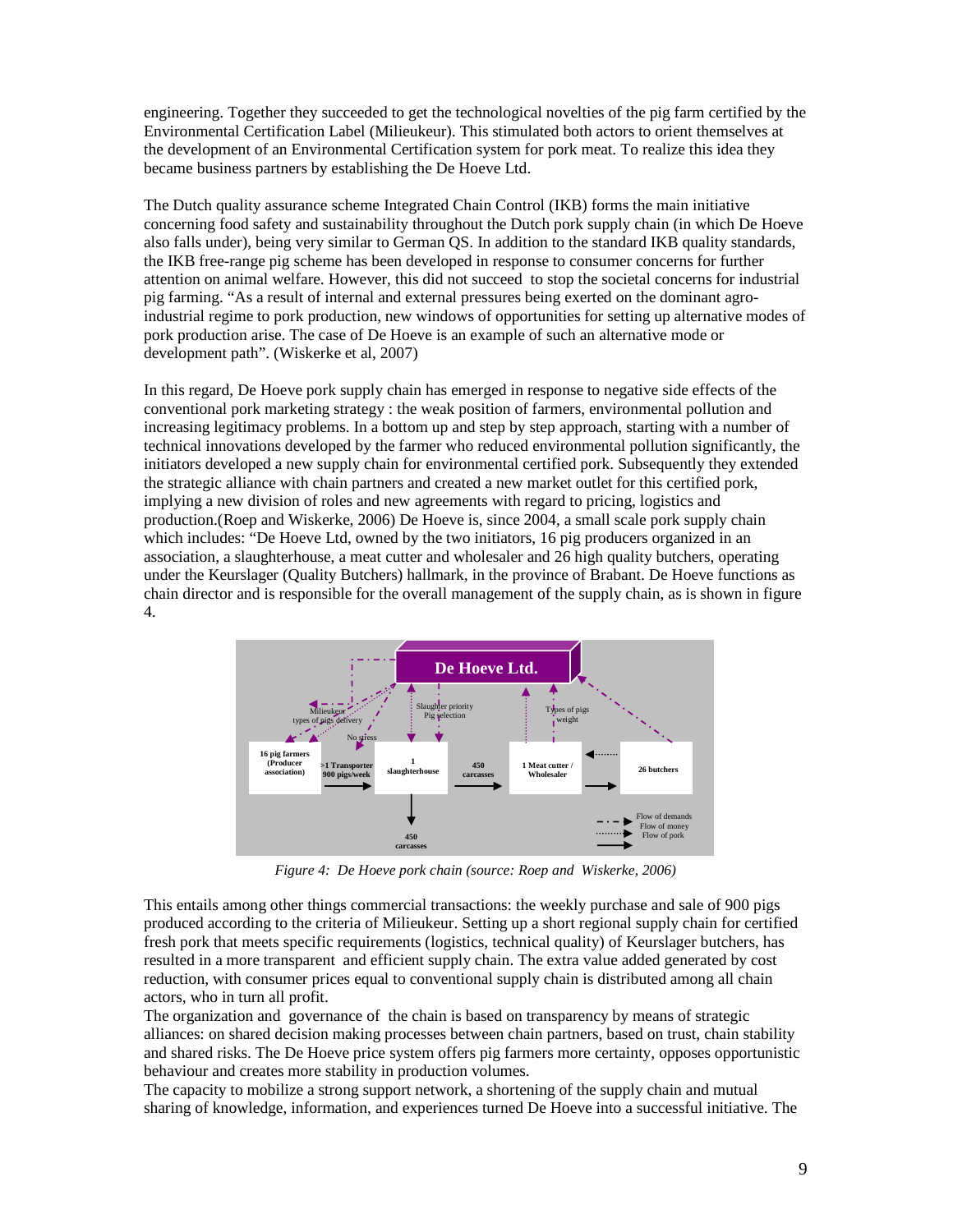different types of support that have been provided in all four stages of the De Hoeve initiative are depicted in figure 5. All partners benefit from the created efficiency and extra value added which results in a more stable supply chain. Social legitimacy and support for this initiative was created by mobilizing societal organizations and have them involved in the development of sustainability indicators and better environmental and animal welfare performances in comparison to the conventional pig-meat supply chain.

| <b>Environmental</b><br>certification (Green<br>Label) for innovative pig<br>housing system | Willingness to assess novelties created by farmers<br>Adaptation of Green Label standards                                                                                                                                                                                                                                                                                                                                                                                                                          |
|---------------------------------------------------------------------------------------------|--------------------------------------------------------------------------------------------------------------------------------------------------------------------------------------------------------------------------------------------------------------------------------------------------------------------------------------------------------------------------------------------------------------------------------------------------------------------------------------------------------------------|
| <b>Environmental</b><br><b>Certification of pork</b><br>(Milieukeur)                        | Support in development of indicators and standards by institutional stakeholders in the pork sector<br>Political, regulatory and financial support<br>٠<br>Socio-political support for a stepwise approach towards sustainable pig breeding and development of<br>indicators and standards<br>50% funding to develop and formalise indicators and standards for pork<br>Facilitation of the mobilisation of chain partners interested in participating in the new pork supply<br>$\overline{\phantom{a}}$<br>chain |
| De Hoeve as a chain<br>director                                                             | Chain management<br>Developing a new strategic alliance among chain partners<br>Improving sustainability performance, especially with regard to environment and animal welfare<br>Developing a transparent monitoring system<br>Marketing and communication of Milieukeur pork<br>$\overline{\phantom{a}}$                                                                                                                                                                                                         |
| <b>Scaling up</b>                                                                           | Exploring product diversification and niche markets for high quality products<br>Developing a business plan for market differentiation<br>Learning and dialogue                                                                                                                                                                                                                                                                                                                                                    |

*Figure 5 : Types of Public-Private support to the De Hoeve pork chain* 

De Hoeve farmers realize lower ammonia emissions and lower productions of nitrogen and phosphate than the average conventional pig farmer. In addition contribution to global warming is 7% less than in conventional pig farming. (Milieukeur, 2003) Less than 2% of the De Hoeve pigs has lung or liver deviations, while there is 50% lower drop-out rate of fattening pigs and 40% lower drop-out rate of piglts after weaning. (Milieukeur, 2003, Wiskerke et al, 2007) Here is worth considering that organic drop-out rates are higher, i.e.: 4,9% vs 1,8%. (Milieukeur, 2004, Wiskerke et al, 2007) Moreover, the Hoeve provides Net Value Added in the region by means of chain shortening and cost reduction (higher cutting efficiency and decrease of losses, which is realized among all chain partners. (Wiskerke et al., 2007).

Although De Hoeve's economic contribution to sustainable rural development is rather modest due to limited scale and production volume, it did succeed to successfully be embedded in the region it operates. De Hoeve succeeded to create self-organisational capacity of regional pig producers with focus on better environmental performance. It also succeeded to bridge social capital as a contribution to sustainable development. After all, Milieukeur system got realized in close cooperation with social interest groups, which improved stakeholders relationships. (Wiskerke et al, 2007) However, De Hoeve pork supply chain is still rather small in terms of volume and sales. De Hoeve is also vulnerable because of a conventional bypass. Substantial part of the pigs produced by the associated pig farmers is dependent on conventional market outlets. Furthermore, consumer involvement is still limited. Only the environmental certification of the pork is communicated to consumers, not its origin or special consumer values. Milieukeur label is hardly known by the consumers and still functions as a business-to-business concept. Moreover, Keurslager butchers sell De Hoeve meat unpacked and anonymous to consumers without active promotion. (Wiskerke et al, 2007)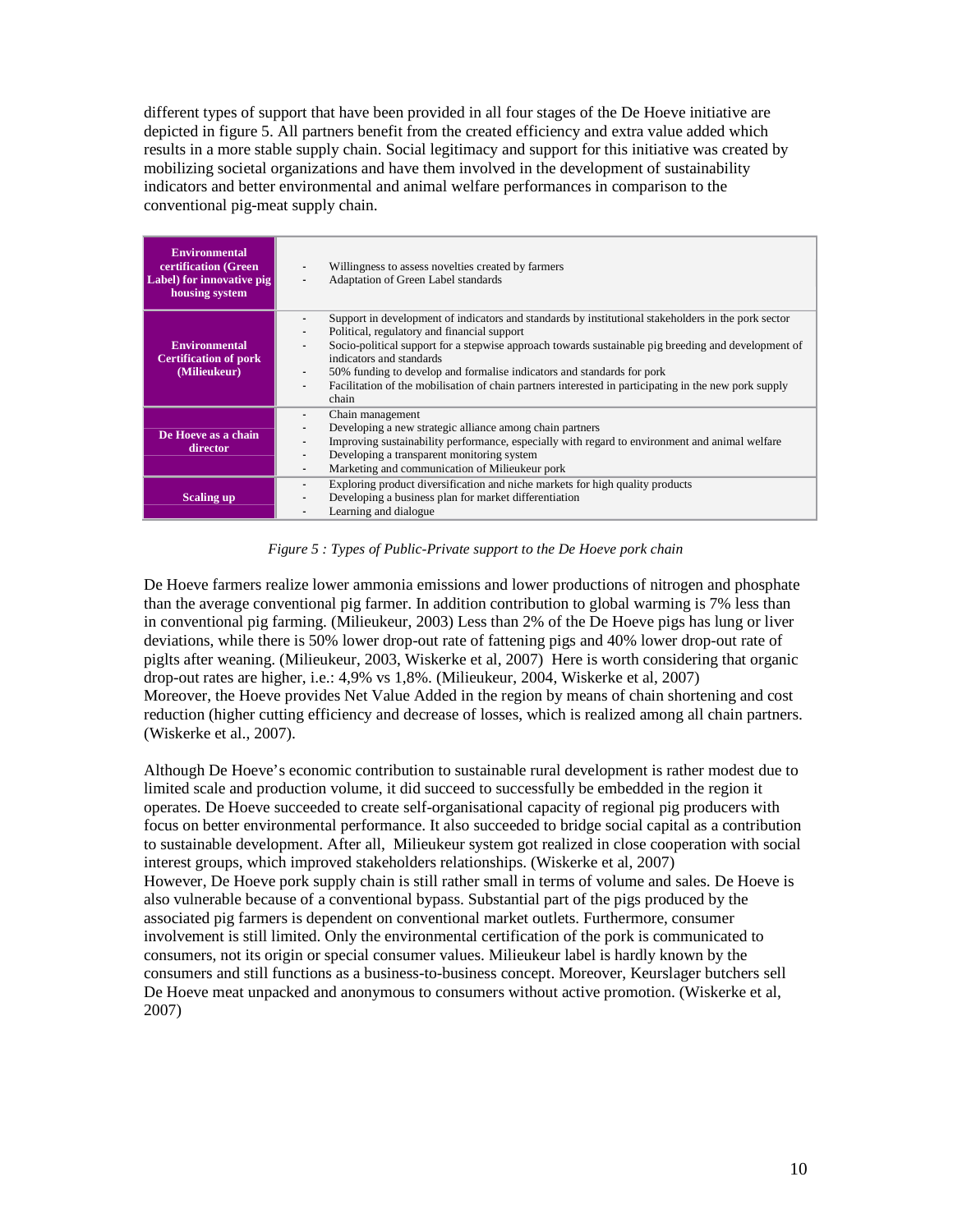# **5. Measurement of success : Scaling up**

Although scaling up usually refers to commercialising a bigger volume of pork meat, we argue that this option would not (as such) reinforce regional netchains. It is important to mention that commercial scaling up can also lead to negative effects within the chain, such as loss of unique selling proposition, a less even distribution of power throughout the chain or even a concentration of power in only one chain actor. This may cause loss of credibility and authenticity, which in certain cases brought originally a regional chain into success.

In order for regional netchains to enjoy market growth, effective multi-actor network structures in regional pork niche markets are becoming a precondition for scaling-up. In such case, scaling up should derive from a balanced combination of roles and responsibilities of the main actors involved, namely the government, civil society, and the private sector.

When comparing the network structures between the three cases investigated, great differences are observed.

Whereas the Spanish Iberian cured ham chain once started as a quality - focused niche market it now finds itself in the position where mainly the processing actors are taking a lead in developing a regional quality and branding strategy. However, it is the culture and tradition, heavily supported from strict legislation throughout the chain, that acted as main driver for commercialising successfully the Iberian cured ham.(Box 1)

Meanwhile, the Eichenhof cooperative pork chain in Germany has organized itself as a niche business player from the start. The chain's structure is organized entirely different from that in Spain, and strategies are designed and implemented in a cooperative manner. Here is the continues search for excellence in management of quality and health creation standards that brought Eichenhof regional products (among others) success. (Box 2)

In the case of De Hoeve the capacity to mobilize a strong support network, a shortening of supply chain and mutual sharing of knowledge, information, and experiences turned the pork chain into a successful initiative, where all partners benefit from the created efficiency and extra value added resulting in a more stable supply chain. Moreover, in the Netherlands there is no real national tradition for specific niche markets for fresh pork. Neither the strict legislation created success for De Hoeve. It is mainly the civil society that is highly influencing with their concern about industrial pork production and its impact on environment that pushed for change. Clearly, in this case partnership and collaboration has been considered the key to De Hoeve's success. (Figure 4)

Figure 6 illustrates the variables and their relations that formed the success in each pork chain investigated.

|                                 |                       | <b>TRADITION</b>             | <b>BUSINESS</b>                            | <b>PARTNERSHIP</b>            |
|---------------------------------|-----------------------|------------------------------|--------------------------------------------|-------------------------------|
|                                 |                       | <b>Iberian Cured Ham (S)</b> | <b>Eichenhof Cooperative (D)</b>           | De Hoeve (NL)                 |
| <b>Institutional</b><br>setting |                       | Culture / $Law$              | Ouality                                    | Public-Private support        |
| Regional<br>Netchain            | Governance            | Legal Council                | Cooperative                                | Strategic alliance            |
|                                 | Societal<br>Embedding | $Culture - Region$           | Provenance                                 | Advocacy                      |
|                                 | <b>Risk Mgmt</b>      | Brand risk<br>Cost control   | Visual management<br>Opportunistic trading | Brand risk<br>Culture absence |

### *Figure 6: The bridge between tradition, business, and partnership*

The pork chains we investigated showed us that the existence of a chain orchestrator has proved crucial to their success, whether that was the legal council in the case of the Iberian cured ham, a cooperative in the case of Eichenhof, or a strategic alliance in De Hoeve´s case.

Furthermore each one of the three chains succeeed in being embedded in the region in which they operate, whether it was in terms of culture and tradition linked to specific regions (Iberian), regional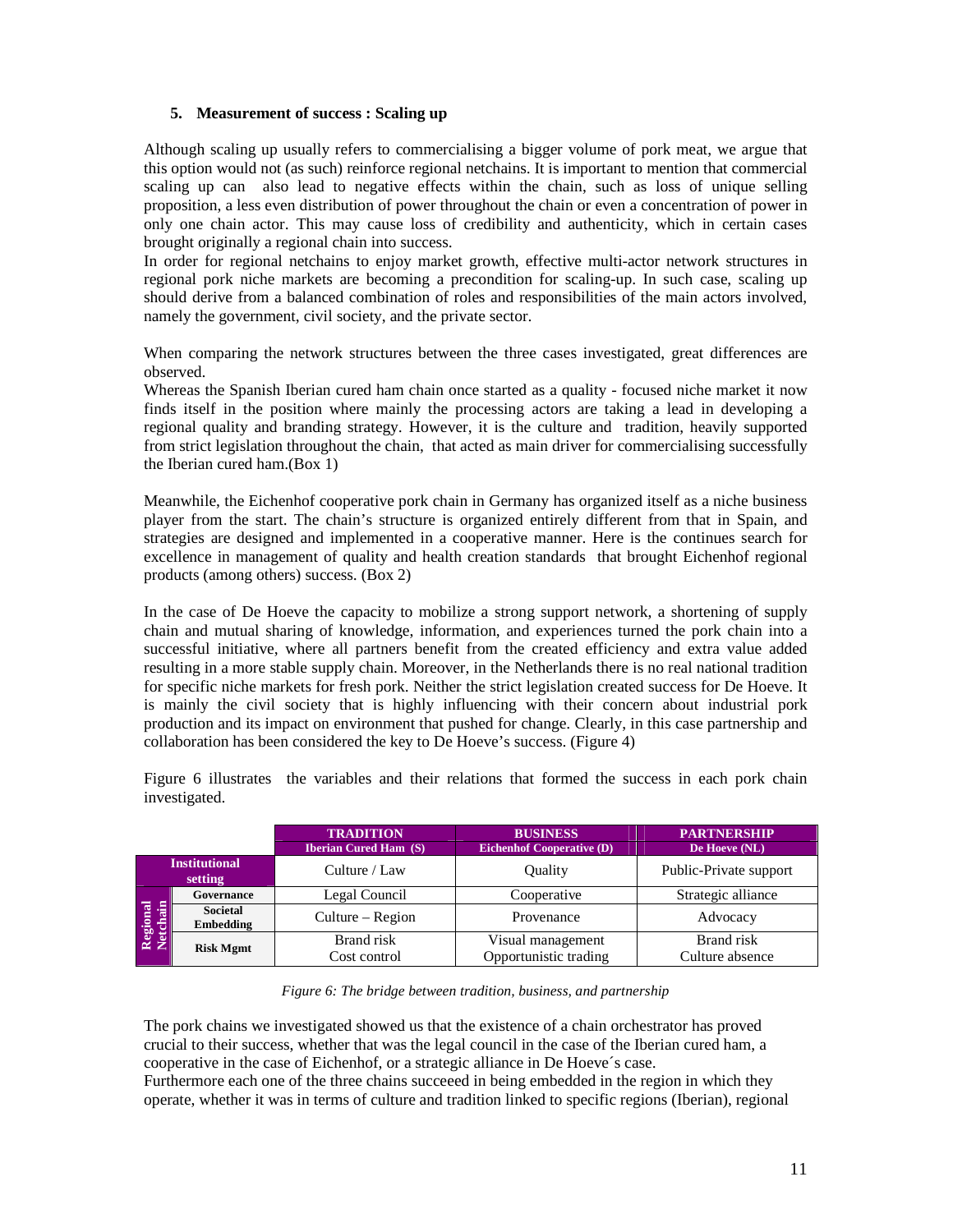provenance (Eichenhof), or advocacy due to societal concerns (De Hoeve), proving that regional netchains should pave a form of embeddedness.

However, the presence of risks in this process should not be underestimated. Regional netchains will continue to be vulnerable because of a conventional bypass. Therefore, the effectiveness of risk management mechanisms, meaning the effectiveness of controlling costs (within and beyond reach) will act as a catalyst in developing and sustaining the "quality turn" that these chains are aiming for. In particular the focus should be on preservation of financial margins, reducing the discrepancy between demand and supply, improving the misalignment between consumer requirement and product specification, as well as preventing demand amplification. Conflict management due to imbalanced chain actor's relationships as well as lack of production consistency leading to chain fragmentation can also form a threat to the netchain. Therefore a preliminary conclusion would be that visual management within the netchain is essential as well as marketing communication of the distinguished attributes of the regional products in creating consumer awareness, and building consumer confidence.

Governments need to balance various interests and are confronted with many factors in the political process, each representing a particular interest. Regional netchain actors should strive for *proactive compliance* in anticipating changes in regulation and legislation. Proactive compliance should take place in two levels: On a *partnership* level, the netchain should be able to cope with the turmoil caused by pressures and/or changes in the sector, reduce any possible social and individual costs of change, and focus on optimisation of the region's potential through empowerment of the public to mobilise its available resources. On a *entrepreneurial* level, government should assist in removing barriers for entrepreneurship through concerted action, and should act as an organiser of a "meeting of minds", as well as contributing to bridging global trends with local traditions.

Civil society organizations often represent a single issue and have to take into account the public they represent. To this respect, the degree to which the production system meets the requirements and expectations of the society, known as *societal conformity,* plays an important role. In the case of regional netchains aspects that influence societal conformity include *provenance* – consumers and society in general should gain trust in the quality of the product and being sufficiently informed about their purchase choice. On the other hand, *product consistency* – on-shelf availability as well as *price sensitivity* play an equally important role as well.

On the other hand the private sector has, as a result of decreasing profit margins, little space to maneuver and change direction accordingly. Concerning regional netchains it is the *market position* of the netchain that is more important than the sales volume itself. Actors in the netchain should strive for exploring their *Key Performance Indicators (KPIs*), to successfully compete in the arena of industrial mass production. Moreover creating *lean thinking* within the netchain, namely focus on minimising waste in the chain wherever feasible while maximising value, will strengthen their commercial performance. Last, effective *demand management* (pull vs push), as *well production consistency* need to be carefully looked at.

The structure of the netchain is shaped by these key issues. Equally important however is the weight of each of the issues and the balanced combination of barriers and stimuli that it represents to growth. This will mainly depend on the individual (geographical) situation: whereas in one EU country the government, civil society and private sector are stimulated to work towards joint regional initiatives and partnerships, in another country this may look entirely different. Different governments (culture, history) will wish to have different roles and responsibilities. Civil society organizations in one country have more experience and influence than in another country. Private sector actors (retailers, providers of financial and business services) in one country will face more pressure to look at sustainable solutions than in another country. As a result, each of these actors will in one country be more willing to work towards regional netchains than another country.

Hence we find that specific cases are engaged into specific power relations that reflect an overall (combined) influence by government, civil society and private sector. A specific power relation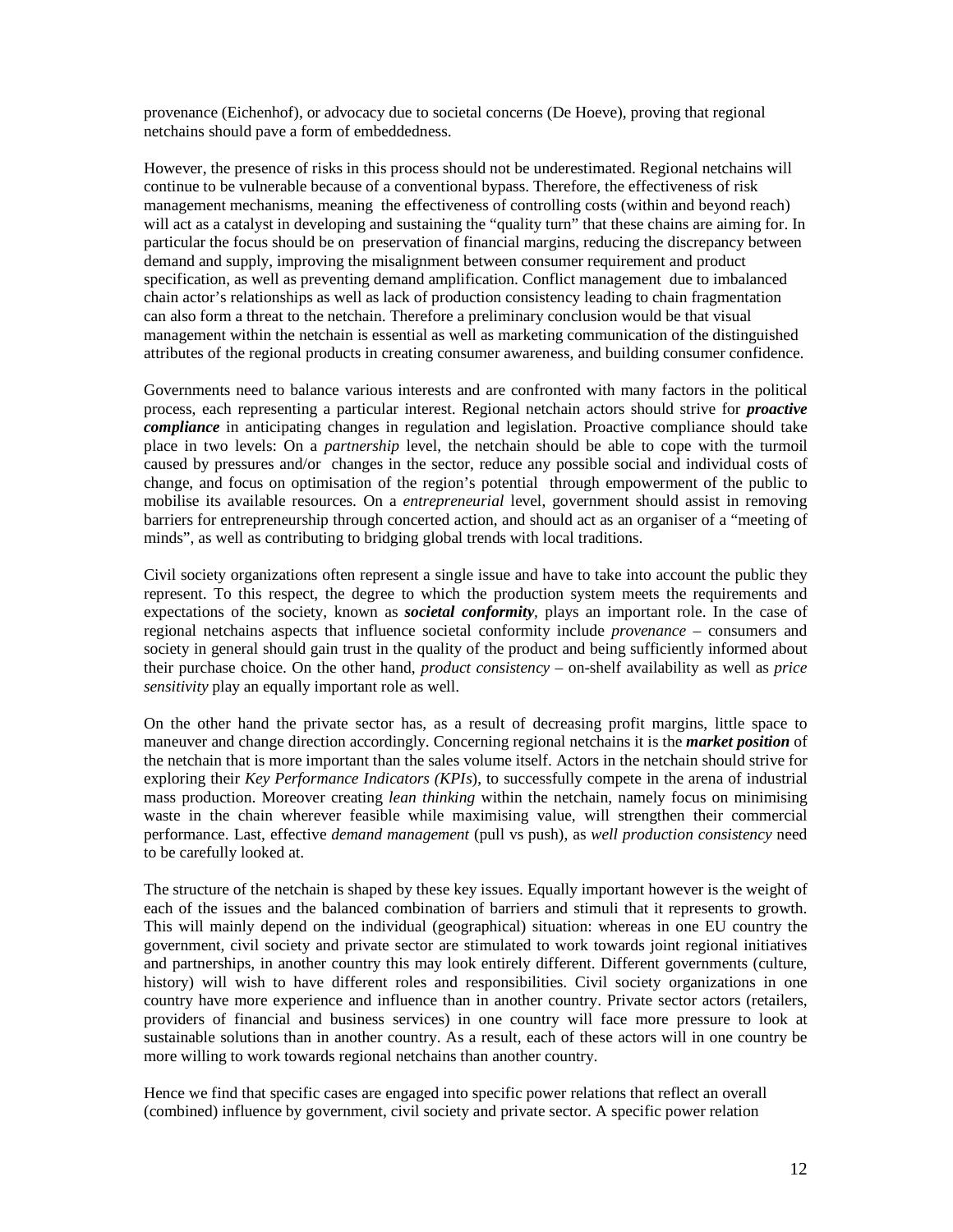represents specific types of barriers (pressures) and stimuli (commitment) for regional netchain to grow. This requires specific governance mechanisms to arrive at successful netchain innovations.

# **6. Conclusion**

To conclude, although the regional pork sector in Europe is still in the pioneering stage has a large growth potential. Yet a number of obstacles that hinder growth must be put out of the way as it is mentioned earlier. However, when the regional production and sales channels continue to develop at the same rate, and environmental pressure by industrial food production will be increasingly charged by means of fiscal instruments leading to higher food prices, then regional pig farming will continue to grow. Nevertheless, determining and checking clear norms that guarantee the sustainability of regional pork products in this growing market is an absolute condition, and realization of the benefits requires some fundamental shifts in the role of pork chain actors as well as the institutional environment involved. Therefore strengthening the image of regional production must be worked at from one integral vision.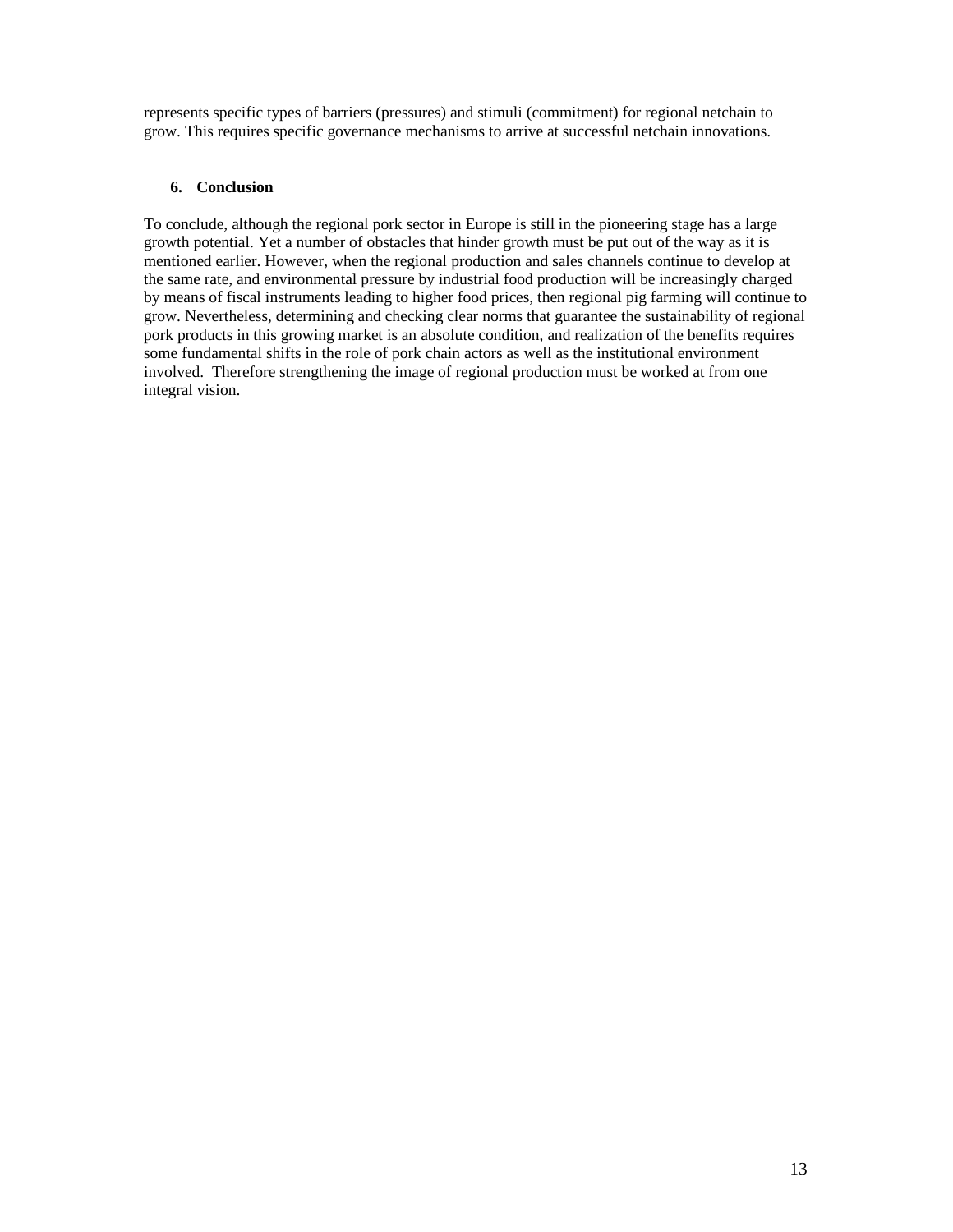## **7. References**

Appleby M., 2005, "The relationship between food prices and animal welfare", The Human Society of the United States, J. Anim. Sci. 83:E9-E12

Backus G. and Dijkhuizen A., 2002, Kernkamp lecture: "The future of the European pork chain", 2002, Allen D.Leman Swine Conference

Batterink M, Wubben E, Omta O., 2006, Factors related to innovative output in the Dutch agrifood industry, Journal on Chain and Network Science, Volume 6, 31-44.

Besanko D., Dranove D., Shanley M., Schaefer S., 2004, "Economics of strategy", Wiley International.

Bijman J., Omta O., Trienekens J., Wijnands J., Wubben E., "International agri-food chains and networks: management and organisation", 2006, Wageningen Academic Publishers, The Netherlands.

Boston C., 2004, "Using stakeholder views to develop strategies for the Dutch pork supply chain", 14th IAMA Conference 2004, Wageningen University, Social Sciences Group, Business Economics.

Bracke M., 2005, "Qualitative Stakeholder Analysis for the Development of Sustainable Monitoring Systems for Farm animal Welfare", Journal of Agricultural and Environmental Ethics, 18:27-56.

Brinkman D., 2008, "Improving the quality of pork and pork products for the consumer", Case Study Report Task 4.1- Deliverable 4.1.1, University of Bonn, Preventive Health Management Group.

Briz, J., I. de Felipe, S. Pena, 2008, Description of specific pork supply chains in Spain: fresh meat and Iberian cured ham, Universidad Politecnica de Madrid, ETSIA.

Burch D. and Lawrence G., 2007, "Supermarkets and Agri-food Supply Chains", Edward Elgar Publishing.

Borgatti S., and Foster P., 2003, "The network paradigm in organisational research: a review and typology", Journal of Management, 29, pages: 991-1013.

Burgess K. and Singh P., 2006, Research Paper: "A proposed integrated framework for analyzing supply chains".

Castells M., 2006, "The Rise of Network Society", 2nd edition, Blackwell Publishing.

Caswell J.A. and Siny J., 2006, "Consumers Food Safety, Environmental, and Animal Welfare Concerns: Major Determinants for Agricultural and Food Trade in the Future?" IATRC Symposium.

Carayiannis E.G., Assimakopoulos D., Kondo M., 2008, "Innovation Networks and Knowledge Clusters", Palgrave McMillan.

Collado R., Navarro E., Riccioli C., Clavero F., 2006, "Case Study: Dehesa de Extremadura PDO Cured ham", Foresight Studies Area, Spain.

Cooke P., Uranga MG, Etxebarria G., 1997, "Regional Innovation systems: Institutional and Organisational dimensions", Elsevier Science, Research Policy 26, 475-492

Cox A., 1999, "Power, value and supply chain management", Supply Chain Management, 4, pages: 167-175.

Douglas D., 2005, "Rural Regional Development Planning – governance and other challenges in the new EU", 18<sup>th</sup> European Advanced Studies, Institute in Regional Science.

Drucker P., 1994, Post-Capitalist Society, New York, Harper.

Dhanaraj C. and Parkhe A., 2006, "Orchestrating Innovation Networks", The Academy Of Management Review, Vol.31, No:3, 2006, Pages: 659-669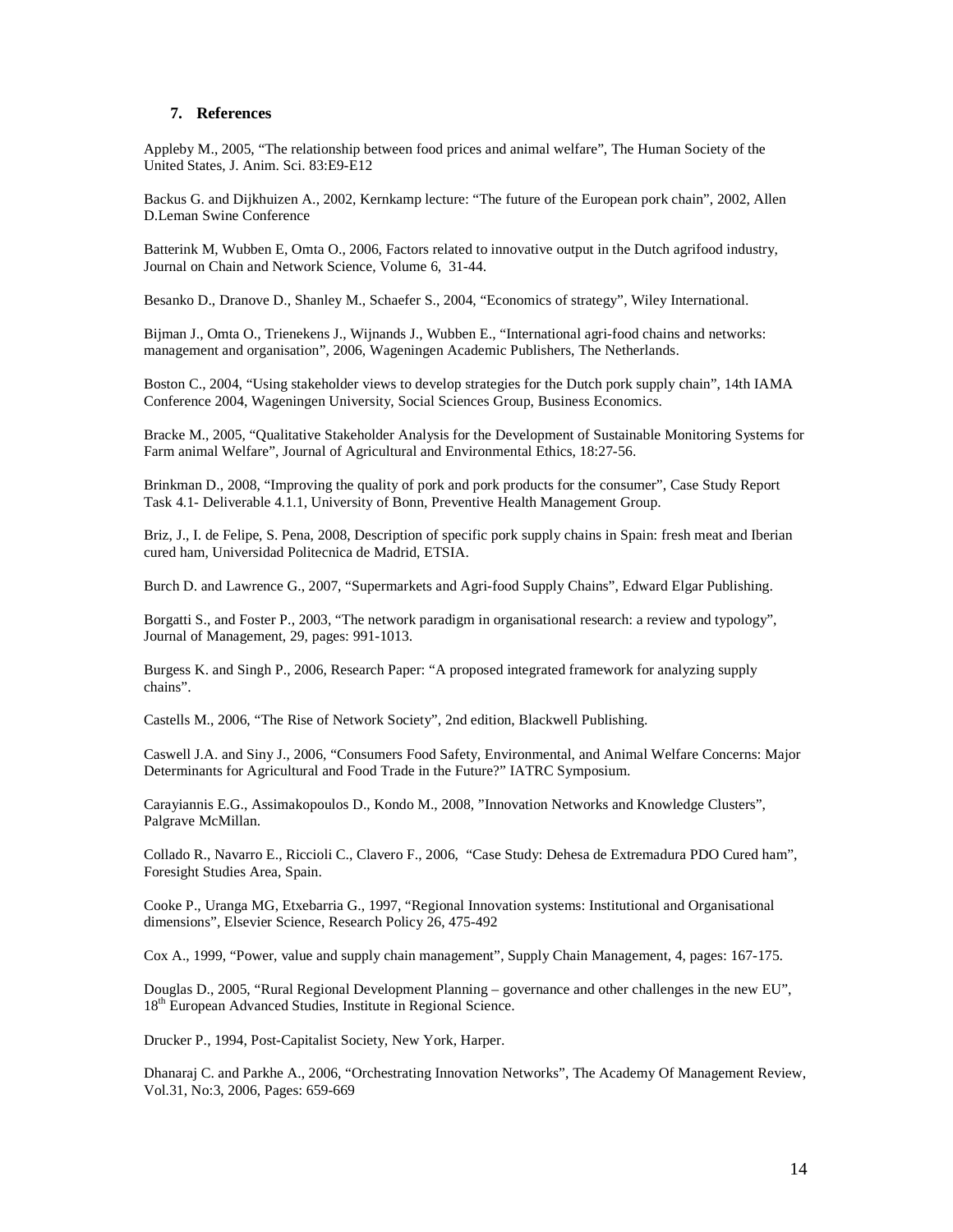Ellebrecht S., 2008, "State of the art of quality systems in European pork chains", Deliverable 4.2.1, University of Bonn, Preventive Health Management Group.

European Commission – Europe on the Move, 2004, "From Farm to Fork"

Gellynck X., 2006, "Innovation in the food sector: Regional networks and internationalization", Journal on Chain and Network Science 6.

Gellynck X., Kuhne B., 2008, "Innovation determinants in traditional food supply chains",  $8<sup>th</sup>$  International Conference on Management in Agrifood Chains and Networks, Wageningen University, The Netherlands.

Granovetter M., 1985, "Economic action and social structure – the problem of embeddedness", American Journal of Sociology, 91, pages: 481-510.

Humphrey J., 2005, "Shaping Value Chains for Development", Global Value Chains in Agribusiness, Federal Ministry for Econimic Cooperation and Development.

Hansen M.and Birkinshaw, "The Innovation value chain", Harvard Business Review, Vol.15, p:149-187

Hardaker J., Huirne R., Anderson J., 1997, "Coping with risk in agriculture", CAB International, UK.

Jones C., Hesterly S., Borgatti S., 1997, "A general theory of network governance: exchange conditions and social mechanisms", Academy of Management Review, 22, pages: 911-945. IGD, 2007, Sustainable distribution, Report July 2007.

Jongen W. and Meulenberg M.(editors), 2005, "Innovation in agri-food systems: product quality and consumer acceptance", Wageningen Academic Publishers, The Netherlands.

Isaksen S. and Tidd J., 2006, Meeting the Innovation Challenge, Wiley.

Innovatiegroep Varkensvleesketen, 2007, "Innovatie Agenda Nederlandse Varkenshouderij en Varkensvleesketen: naar een duurzame Europese marktleider in vers varkensvlees" Innovatie Netwerk, 2006, "Via Via…: Naar maatschappelijke sturing voor het welzijn van kippen en varkens"

Innovatiegroup Varkensvleesketen, 2007, "Innovatie Agenda Nederlandse Varkenshouderij en Varkensvleesketen: naar een duurzame Europese marktleider in vers varkensvlees"

Keating M, and Loughlin J.(editors), 1997, "The Political Economy of Regionalism", London, Frank Cass.

Lazarrini S.G., Chaddad F.R., Cook M.L., 2001, "Integrating supply chain and network analysis: The study of netchains". Journal of Chain and Network Science.

Lazzarini S. and Zenger T., 2002, "The strength of churning ties: a dynamic theory of interorganisational relationships, Working document.

Lechman R., 2008, "State of the art of information systems in European pork chains", Deliverable 4.2.1, University of Bonn, Preventive Health Management Group.

Omta S.W.F, 2002, "Innovation in chains and networks" Chain and Network Science, Vol 2

Omta S.W.F, 2004,"Increasing the Innovative potential in chains and networks", Chain and Network Science, Vol 4

Maye D., Ilbery B, 2006, "Regional economies of local food production", European Urban and Regional Studies, Sage Publications.

McEachern G. and Willock J., "Producers and consumers of organic meat: A focus on attitudes and motivations", British Food Journal, Vol.106, No7, 2004